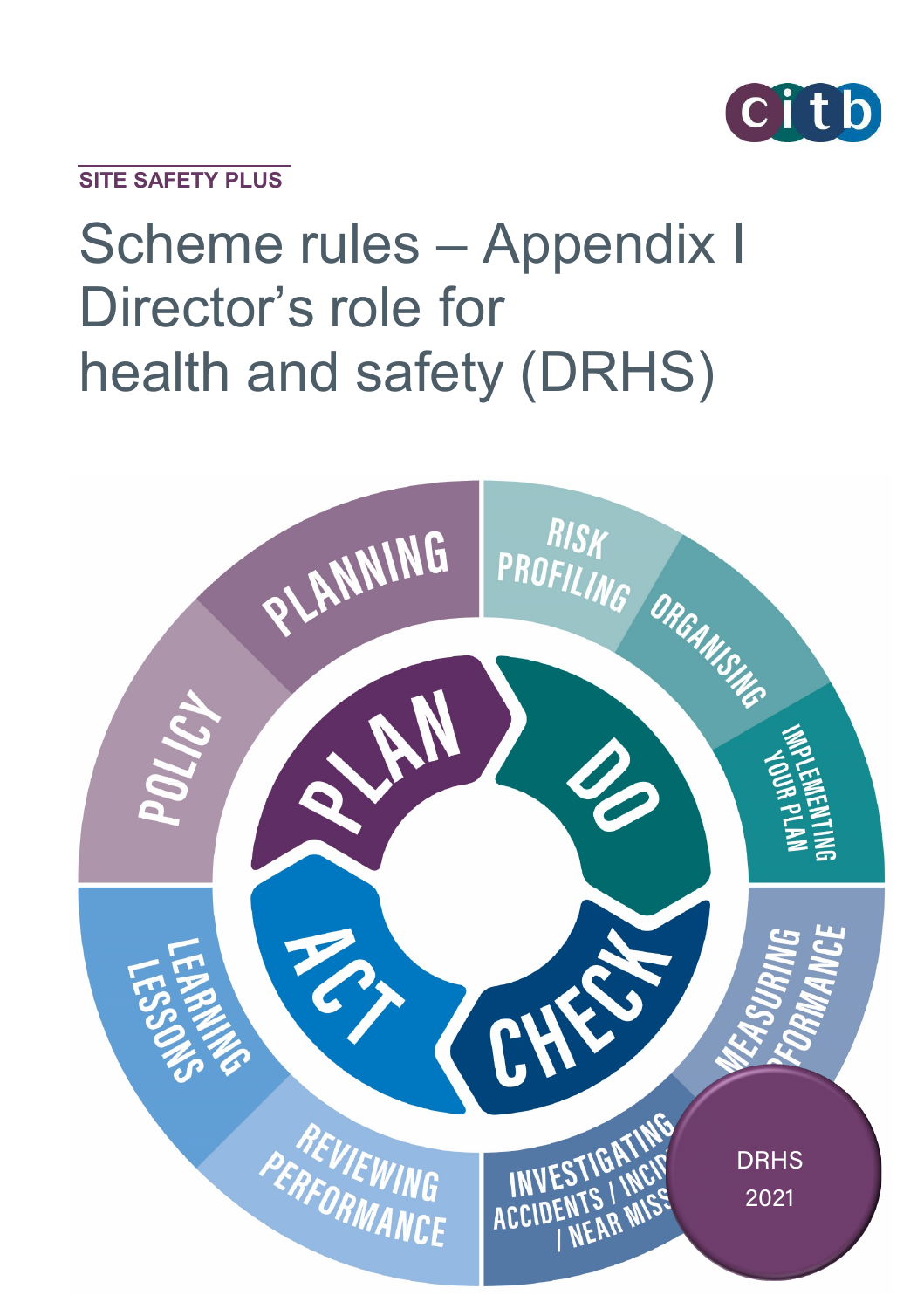

# **Site Safety Plus**

# **Director's role for health and safety (DRHS)**

# **Appendix I**

| 1.  | <b>Introduction</b>               | 3 |
|-----|-----------------------------------|---|
| 2.  | <b>Aims</b>                       | 3 |
| 3.  | <b>Entry requirements</b>         | 3 |
| 4.  | Delegate numbers                  | 4 |
| 5.  | Course duration and attendance    | 4 |
| 6.  | Course publications and materials | 4 |
| 7.  | <b>Course exercises</b>           | 5 |
| 8.  | <b>Learning outcomes</b>          | 6 |
| 9.  | <b>Assessment</b>                 | 6 |
| 10. | <b>Trainer requirements</b>       | 8 |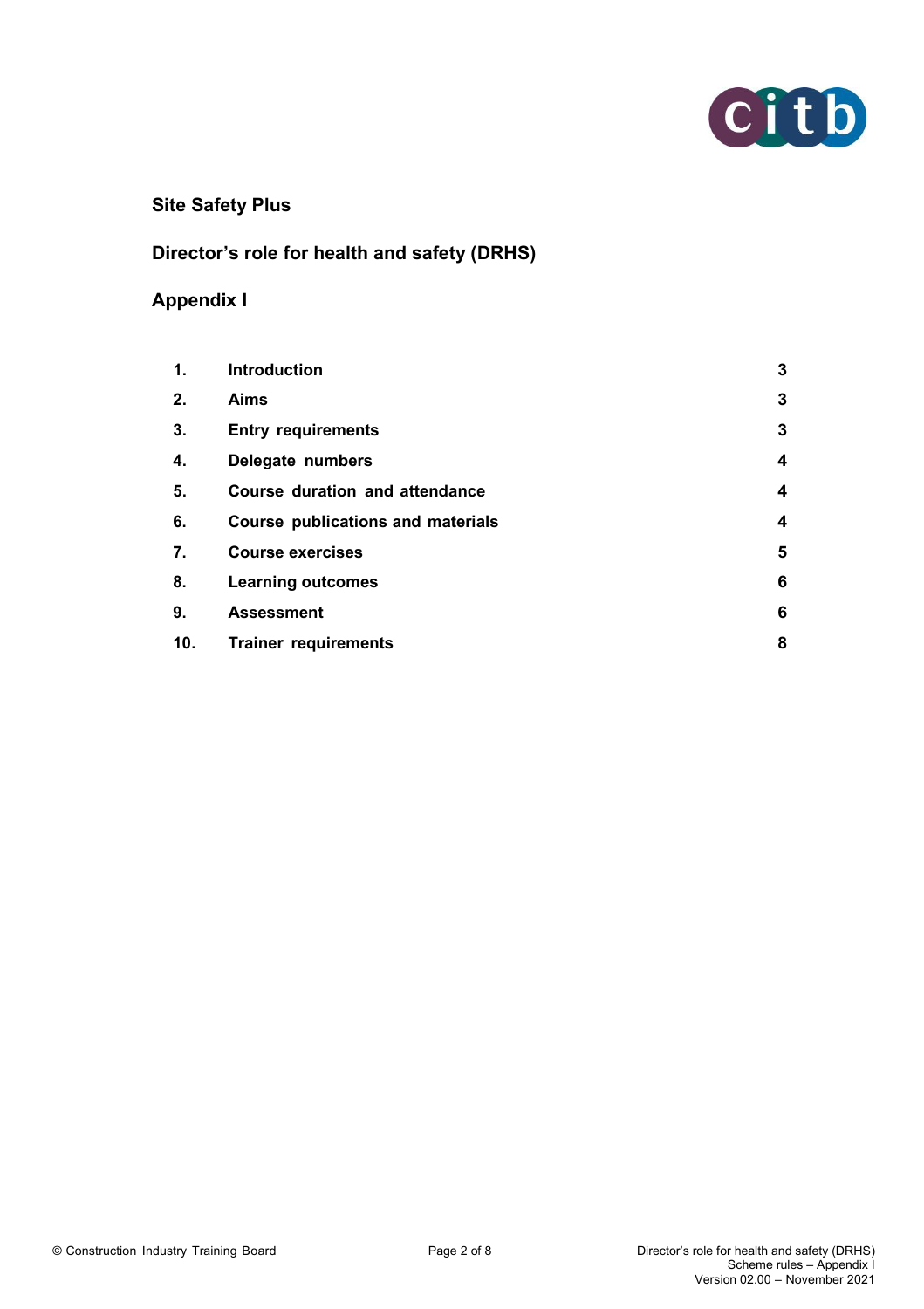## **1. Introduction**

The *Directors' role for health and safety* (DRHS) is a one-day interactive course that has been designed for company directors and senior managers active in a health and safety strategic role in the built environment, with the aim of recognising directors' duties of care and the implications of non-compliance with health and safety legislation.

The course will provide a summary of how to promote a positive organisational culture for health and safety. Group exercises throughout the day will give delegates the opportunity to discuss their thoughts about health and safety and their responsibilities in an open forum.

The DRHS course is endorsed by Build UK as the standard training for all senior managers (as specified above) and company directors.

## **2. Aims**

The course aims to help directors to:

- recognise the moral, economic and legal costs and implications of decisions made in the boardroom that may make their business liable
- understand the significance of strategic management of risks
- appreciate the range of consequences from failing to manage health and safety effectively
- understand the importance of competent duty holders, and the significance of their cooperation, communication and coordination of health and safety on projects
- recognise the need to appoint competent health and safety assistance, and the limitations of such an appointment, and
- identify the basic tools to introduce a proactive health and safety culture into an organisation, and the benefits of this approach.

## **3. Entry requirements**

This course has been developed for directors and senior managers active in a health and safety strategic role in the built environment from any organisational size in construction, civil engineering or allied trades, and therefore this should be considered before enrolling delegates on to this course. Examples of relevant roles (not exhaustive) are:

- Financial/Operations director
- Senior quantity surveyor (QS)
- Private QS
- Principal designer
- Senior/principal engineer
- Company secretary
- Contracts manager
- Senior project manager
- Non-executive director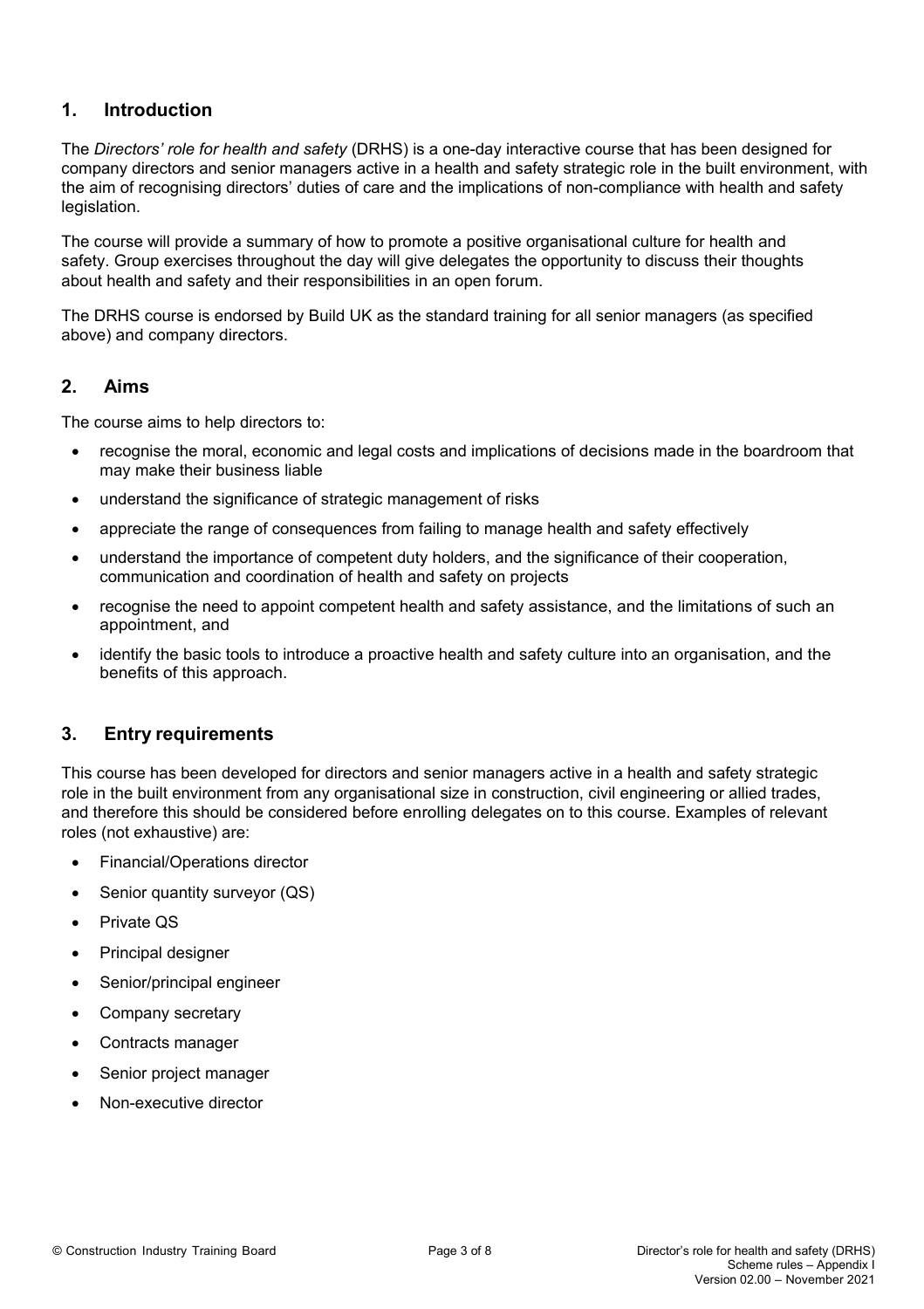Delegates must be able to demonstrate the following:

1) **EITHER** previously completed a CITB Director's Role for Health and Safety course

**OR** working knowledge of the following health and safety legislation with the anticipation that course content and the end of course assessment will require delegates to consider these legislations in context with a director's role and responsibility:

- Health and Safety at Work etc. Act 1974
- Employers' Liability (Compulsory Insurance) Act 1969
- Construction (Design and Management) Regulations (CDM) 2015
- Management of Health and Safety at Work Regulations 1999.
- 2) **AND** Completion of the pre-course eLearning (accessed via [http://ecourses.citb.co.uk\)](http://ecourses.citb.co.uk/). Successful completion of this component generates a digital certificate, a copy of which must be sent to the Approved Training Organisation (ATO) at least 24 hours before the commencement of the main course and may be subject to audit. The ATO must ensure copies of certificates are retained for audit purposes and that the course results form is updated accordingly.

Delegates should hold, or be about to hold, the role of director or strategic senior role. Delegates must be competent in English at senior management level.

## **4. Delegate numbers**

The minimum and maximum number of delegates per course is four and 12, respectively. The minimum and maximum delegate numbers are not subject to an appeal.

## **5. Course duration and attendance**

This is a one-day course. Delegates are required to complete the full course, i.e. the pre-course eLearning (maximum expected completion time 1.5 hours), course delivery and the end of course assessment (7.5 hours), to be eligible for certification.

## **6. Course publications and materials**

## **6.1. Publications**

At the start of each course the training provider must provide each delegate with their own copy of the mandatory publication, which will be retained by the delegate upon completion of the course.

| Construction site safety – The comprehensive guide, A: Legal and | <b>Mandatory</b> |
|------------------------------------------------------------------|------------------|
| management (GE700A <sup>s</sup> )                                |                  |

## **6.2. Supporting materials**

| Scheme of work           | <b>Mandatory</b> |
|--------------------------|------------------|
| Trainer reference        | <b>Mandatory</b> |
| Course exercises handout | <b>Mandatory</b> |
| What do you know? papers | <b>Optional</b>  |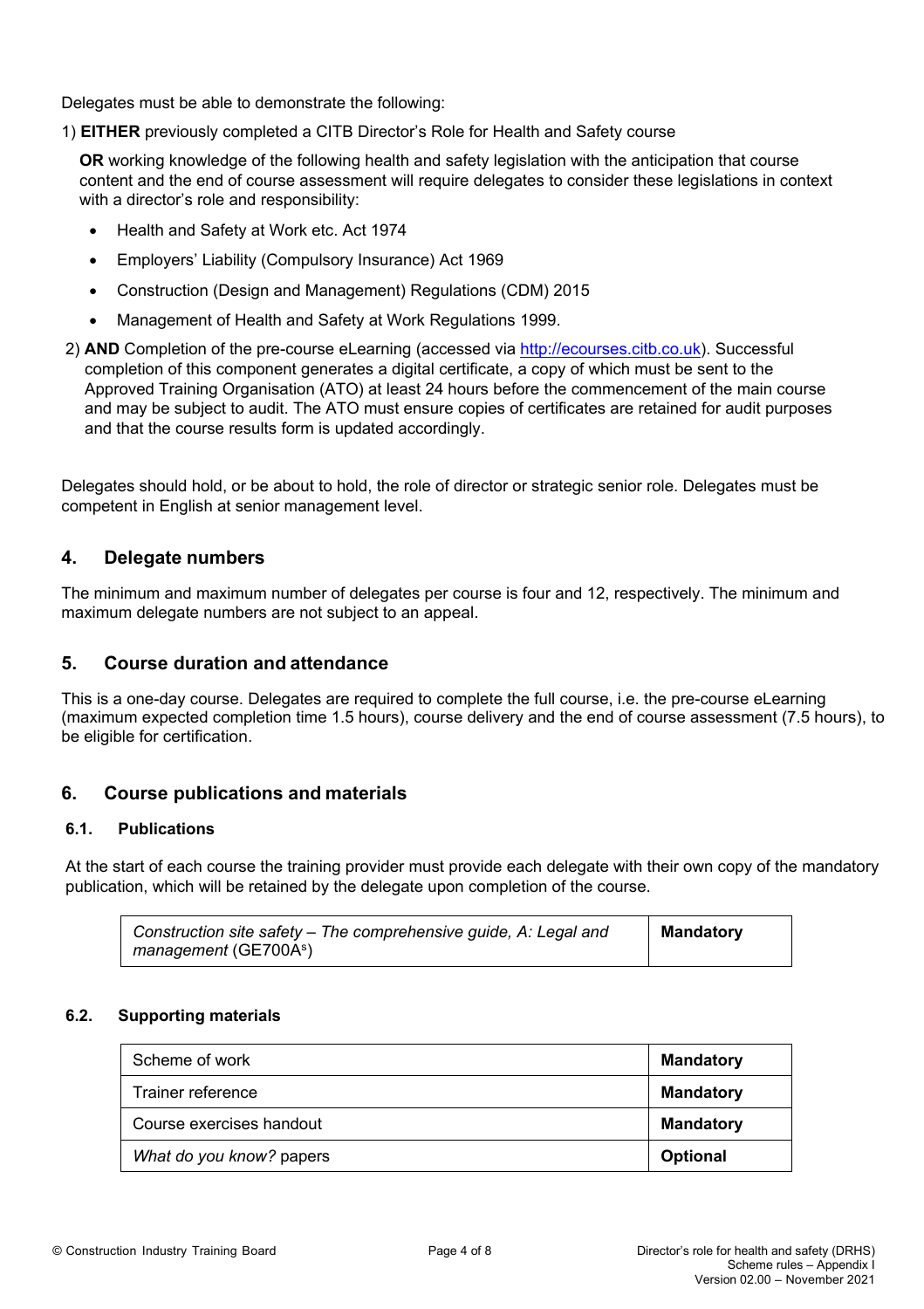| Please note: the course exercises are mandatory, but the following<br>handouts and templates provided by CITB to facilitate and expedite<br>their delivery are highly recommended, but optional. |                 |
|--------------------------------------------------------------------------------------------------------------------------------------------------------------------------------------------------|-----------------|
| Course exercise 1. Delegate question handout                                                                                                                                                     | <b>Optional</b> |
| Course exercise 1. Health and safety policy                                                                                                                                                      |                 |
| Course exercise 2.A. Risk profile delegate template                                                                                                                                              |                 |
| Course exercise 2.B. Arrangements delegate template                                                                                                                                              |                 |
| Case study one and further questions                                                                                                                                                             |                 |
| Course exercise 3. Delegate question handout                                                                                                                                                     |                 |
| Course exercise 3. Enforcement notice template and examples                                                                                                                                      |                 |
| Course exercise 3. Action plan template                                                                                                                                                          |                 |
| Case study two and further questions                                                                                                                                                             |                 |
| Skills and training matrix template                                                                                                                                                              | <b>Optional</b> |
| HSE Managing for health and safety (HSG65)                                                                                                                                                       | <b>Optional</b> |
| HSE Plan, Do, Check, Act – An introduction to managing for health<br>and safety (INDG275)                                                                                                        | <b>Optional</b> |
| HSE Leading health and safety at work (INDG417)                                                                                                                                                  | <b>Optional</b> |
| The cost of accidents, DVD produced by Brand, SGB & Hünnebeck                                                                                                                                    | <b>Optional</b> |
| In the real world, DVD produced by Brand, SGB & Hünnebeck                                                                                                                                        | <b>Optional</b> |
| Lesson plan template (blank)                                                                                                                                                                     | <b>Optional</b> |

- A Scheme of work document is available to each training provider. This details the learning outcomes, assessment criteria, notes for guidance, reference and support materials available for the course. **It is mandatory for the document to be used to assist with lesson planning so that all learning outcomes are met in the delivery of the course.**
- CITB supporting materials**, including** a (blank) lesson plan template, are available on the CITB secure area.
- The HSE supporting materials are available from the Health and Safety Executive (HSE) website as downloads. Copies may be purchased directly from the HSE.
- The HSE has an informative [section for leadership on their](https://www.hse.gov.uk/leadership/) website, and this is a useful tool to help deliver some of the areas within this course.
- The two supporting DVDs were produced by Brand, SGB & Hünnebeck, and are available to purchase from the [Construction Industry Publications](https://www.cip-books.com/product/special-offer-the-cost-of-accidents-in-the-real-world-dvds) website.
- Training providers can also use additional support materials to meet the delegates' needs those included in the *Trainer reference* or their own – provided that the aims and learning outcomes of the course are met.

## **7. Course exercises**

The three **mandatory** course exercises centred around Plan-Do-Check-Act are designed to support the delivery of all learning outcomes with particular focus on learning outcomes 3 to 6, though the delegate questions and trainer prompts enable a wider consideration of the scheme of work as a whole. The exercises encourage a highly facilitated style with the aim of maximising delegate interaction and peer-to-peer learning.

The Trainer reference fully describes how they should be approached and outlines the optional support material (see Support material section above) available to realise their completion effectively and efficiently. It provides information on their delivery, as well as outlining the flexibility available to meet the learners' needs.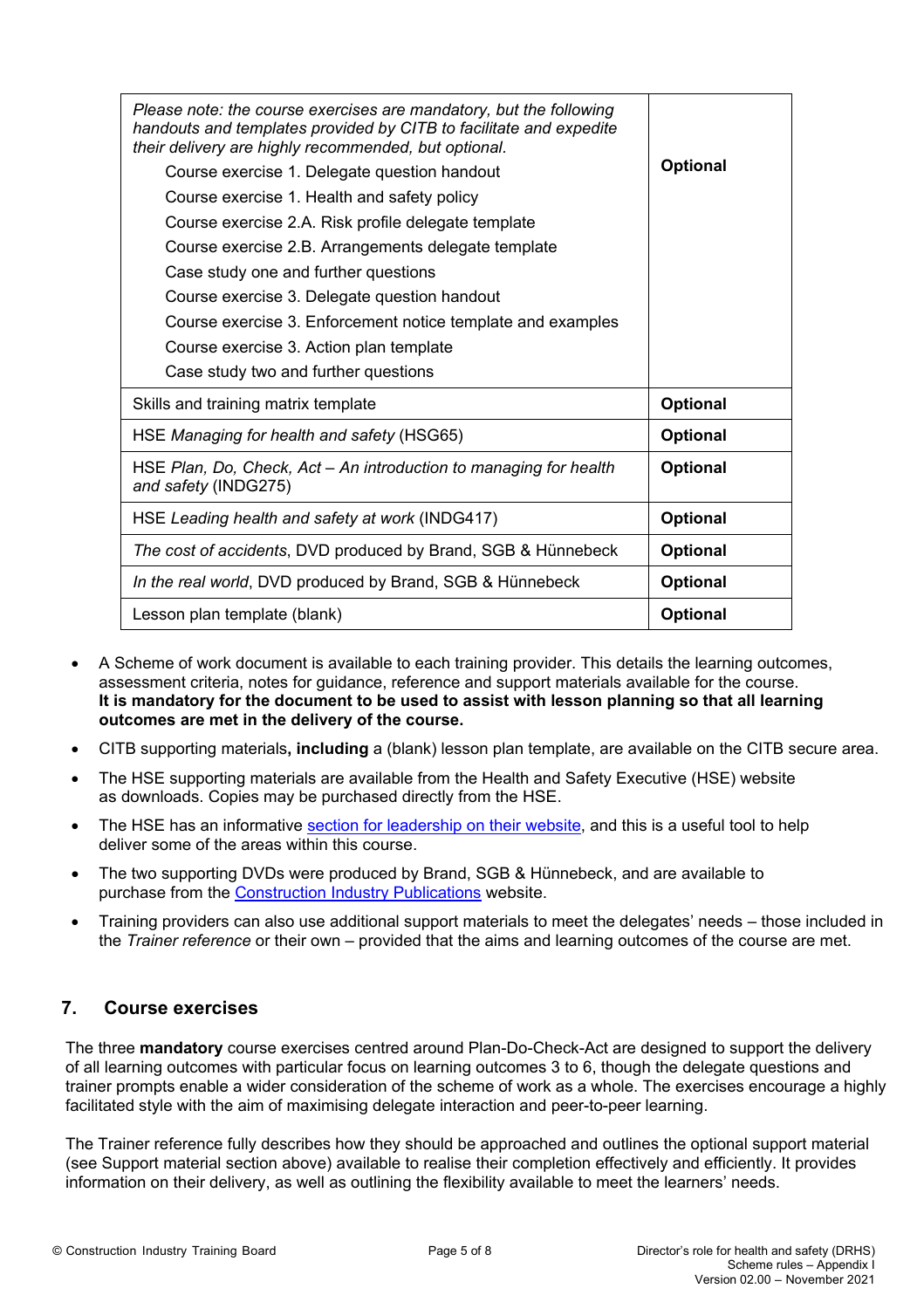## **7.1. Case studies and further questions**

Two case studies are provided which directly support Course exercises 2 and 3; these are optional but highly recommended as the scenarios and content are the basis for part B of the end of course assessment. Incorporating them in the course exercises will give delegates an opportunity to consider and practise context-specific answers that may be advantageous.

The handouts that accompany these case studies also include further questions which may be used at any time to stimulate professional discussions.

## **8. Learning outcomes**

Delegates taking the DRHS course should be able to achieve all of the learning outcomes listed below by the end of the course:

## **1. Leadership and worker engagement**

Explain how good leadership and worker engagement can aid with protecting the workers and continually improve organisation risk management.

## **2. Health and safety law**

Describe the purpose of health and safety legislation and the different legislative requirements that must be followed to ensure this is achieved.

## **3. Plan, Do, Check, Act**

Explain how to effectively plan for health and safety within an organisation.

## **4. Plan, Do, Check, Act**

Explain how to implement a health and safety plan, including the key actions for leaders, managers and workers in an organisation.

## **5. Plan, Do, Check, Act**

Explain how to monitor the effectiveness of health and safety arrangements and measure performance in an organisation.

## **6. Plan, Do, Check, Act**

Explain how to review health and safety performance to ensure high standards are maintained and continually improved.

## **9. Assessment**

Successful completion of the course requires delegates to:

- Complete all three mandatory course exercises
- Complete a personal review
- Pass the trainer review and
- Pass the two-part exam paper.

## **9.1 Trainer review**

The trainer review provides a pass or fail based on the delegate's completed personal review and observations of the delegate's performance in the course exercises and engagement in the course overall. Further details are provided in the Trainer reference.

Trainer feedback to the delegate's personal review may be provided at the same time as the end of course assessment (i.e. within 48 hours of the end of course). Copies of the delegate personal review should be retained as per course records for audit purposes.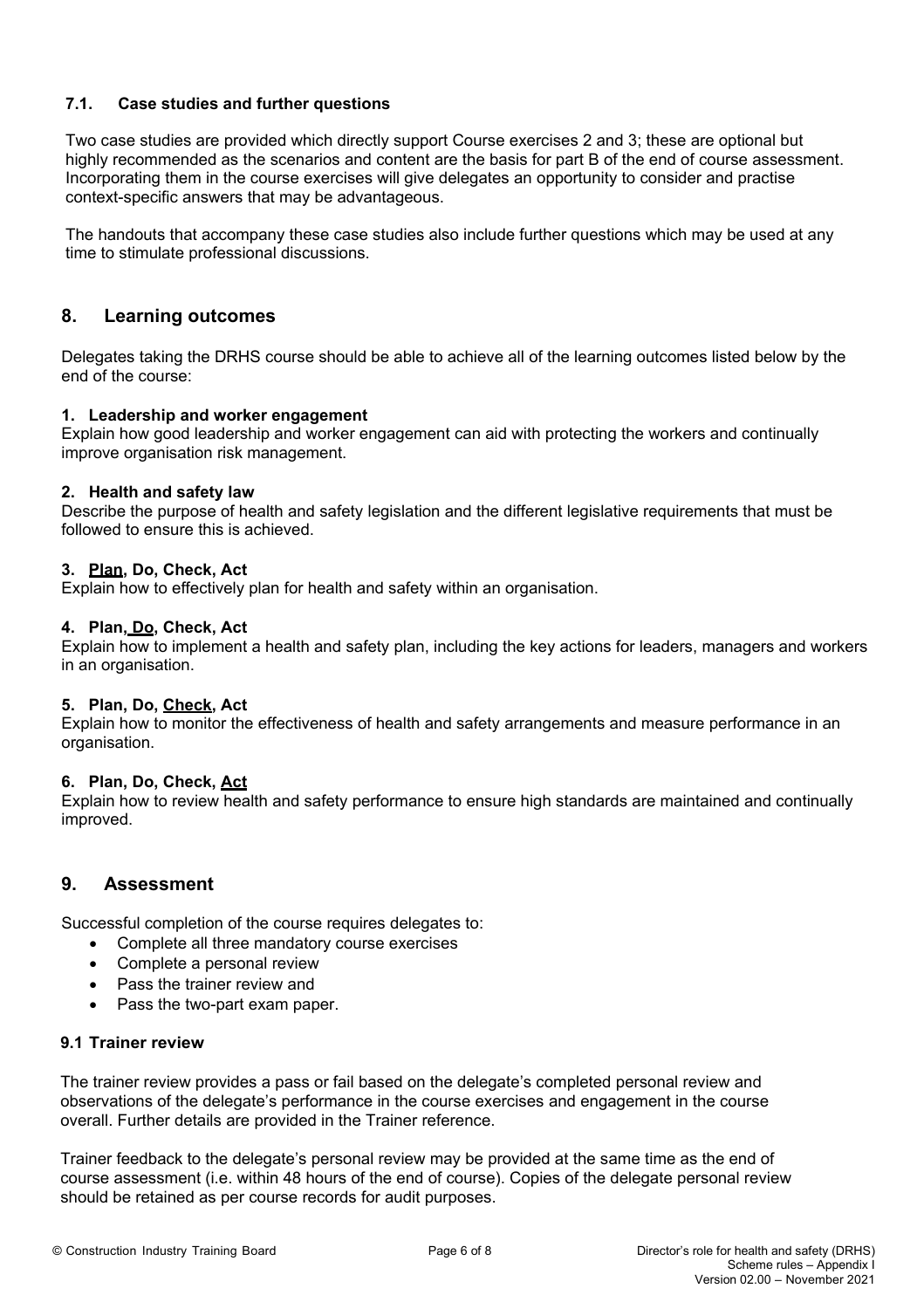## **9.2 Examination paper**

The paper is in two parts, selected by CITB, which cover all aspects of the course:

- Part A: Ten general questions based on the course
- Part B: Ten questions associated with a case study.

Questions in each part will be one of three formats:

- Multiple choice questions worth 1 mark
- Multiple response questions worth 2 marks
- Short written answers worth 1 to 3 marks.

Part marks are available for questions worth more than one mark.

This exam paper must be taken at the end of the course.

The examination pass mark is 80% (24 out of 30).

The exam paper forms part of the overall assessment as to whether or not the delegate has successfully achieved the Director's Role for Health and Safety Certificate and demonstrated knowledge of health and safety management responsibilities and liabilities.

The examination lasts for 35 minutes and must be completed within this time under exam conditions.

Delegates are permitted to use *Book A – Legal and management: Construction site safety – The comprehensive guide* (GE700A*<sup>s</sup>*) for the last 15 minutes of the examination period.

Trainers must provide results within 48 hours of the end of course. This extra time is to enable trainers the time to consider the more subjective questions alongside the guidance and support provided in the training marking grids to ensure marking is fair and consistent.

## **9.3 Re-sits procedure**

Where a delegate has passed the trainer's review and achieved at least 70% (21 out of 30 marks) in the examination, the delegate may re-sit the examination one further time. This can either be on the same day by resitting a different examination paper (that will be provided) or by resitting the exam by attending another course within a 90 day period (the delegate is not obliged to re-do the day's course). This may be either completed remotely or in a face-to-face setting.

The training provider must make the arrangements with the delegate and ensure that the same examination paper is not used twice.

A charge may be made to the delegate; however, this fee is left entirely to the discretion of the training provider. The training provider may also have additional costs to be recovered from the delegate and this should be agreed in advance.

Subsequent arrangements will be at the delegate's own expense.

Should a delegate fail this re-sit, they will need to complete the DRHS course in full again.

When a delegate scores less than 67% (20 marks out of 30) in the final examination, the delegate must attend the full DRHS course again before they are allowed to re-sit the examination.